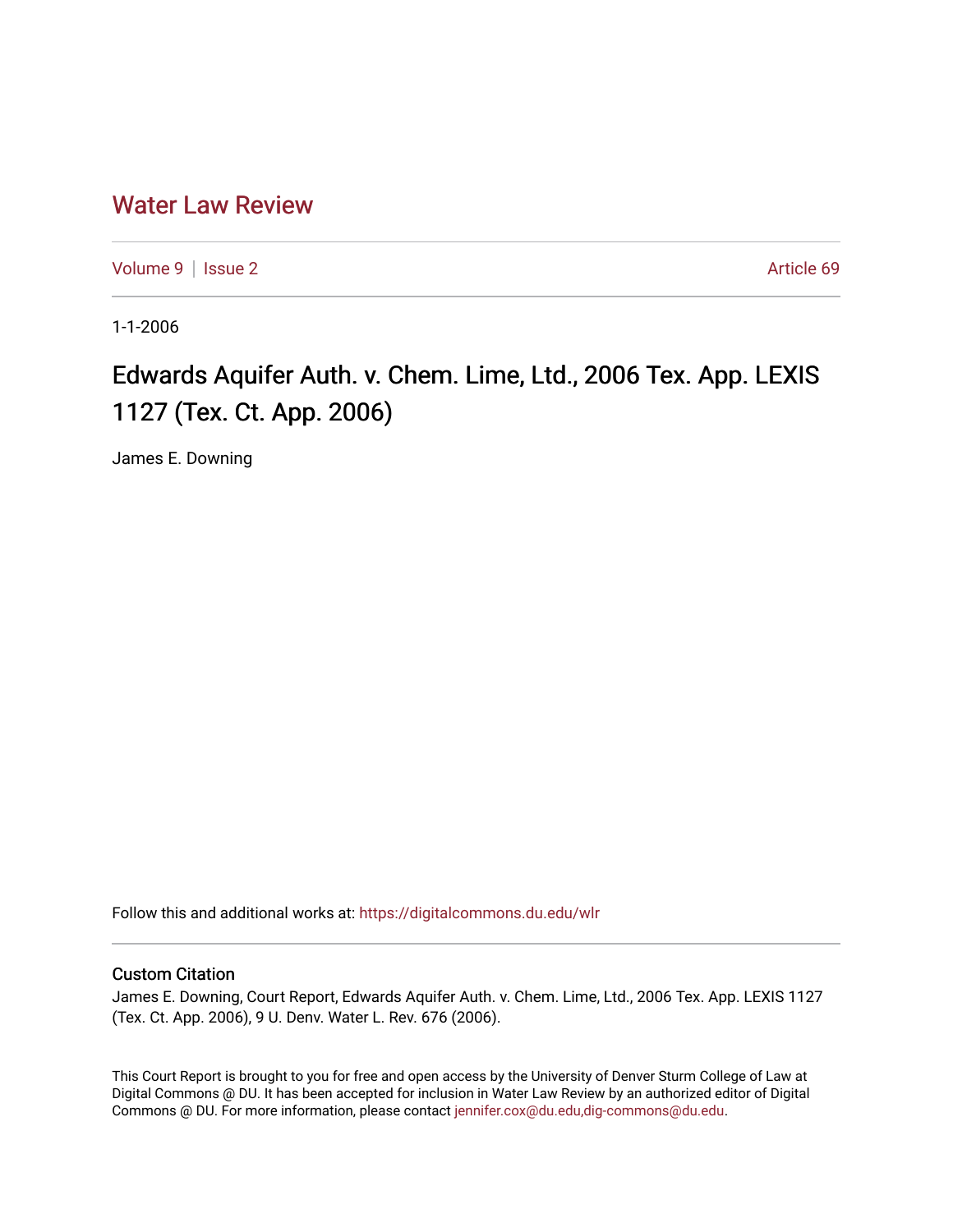treatment, storage, and delivery system would connect directly to the City's water distribution system. Hence, the court held the City's water system was a regional system under the statutory scheme, and the Commission was within its statutory right to grant the certificate.

Therefore, the court affirmed the district court's findings that the Commission acted within its authority by granting the City a certificate.

*Matthew Willson*

Edwards Aquifer Auth. **v. Chem. Lime, Ltd., 2006 Tex. App.** LEXIS **1127** (Tex. **Ct. App. 2006)** (holding that a court's enjoining of a statute only delays its enforcement and does not alter its effectiveness).

In the 1993 Edwards Aquifer Authority Act ("Act") and the Texas state legislature ("legislature") established the Edwards Aquifer Authority ("Authority") to govern and administer the use of groundwater from the Edwards Aquifer. The legislature granted a preference under the Act's permitting system to existing users of aquifer water. Existing users had to file a declaration of historical use with the Authority by March 1, 1994, six months after the Act's effective date. Existing users were defined as persons who withdrew and beneficially used underground water from the aquifer on or before June 1, 1993.

The Act provided that the Authority's board of directors would be appointed by various governing bodies affected by the Authority. This appointment procedure was required to be submitted to the United States Department of Justice ("Department") for administrative preclearance under section 5 of the Voting Rights Act. The Department refused pre-clearance on the basis that the Act contemplated appointive rather than elective selection of the Authority's board. This made the appointment provision unenforceable. The legislature did not remedy the Act's section 5 problems until the 1995 legislative session. Thus, the Act's original September 1, 1993 effective date and the March 1, 1994 deadline for existing users to file declarations of historical use, both passed during a period in which the Act was made unenforceable by federal law.

In 1995, the legislature amended the Act to change the board's selection method from appointment to election. The legislature provided that the amendments would take effect on August 28, 1995, and the Department pre-cleared the amended Act. However, the legislature did not amend the Act's original March 1, 1994 historical use declarations filing deadline, or otherwise address how the expired deadline was to be adjusted.

Six days before the amendments to the Act were to take effect, a group of local underground water conservation districts and agricultural interests brought a constitutional challenge to the Act in the district court of Medina County, and sought to restrain the Act's administration and enforcement. The court, in *Barshop v. Medina County Un-*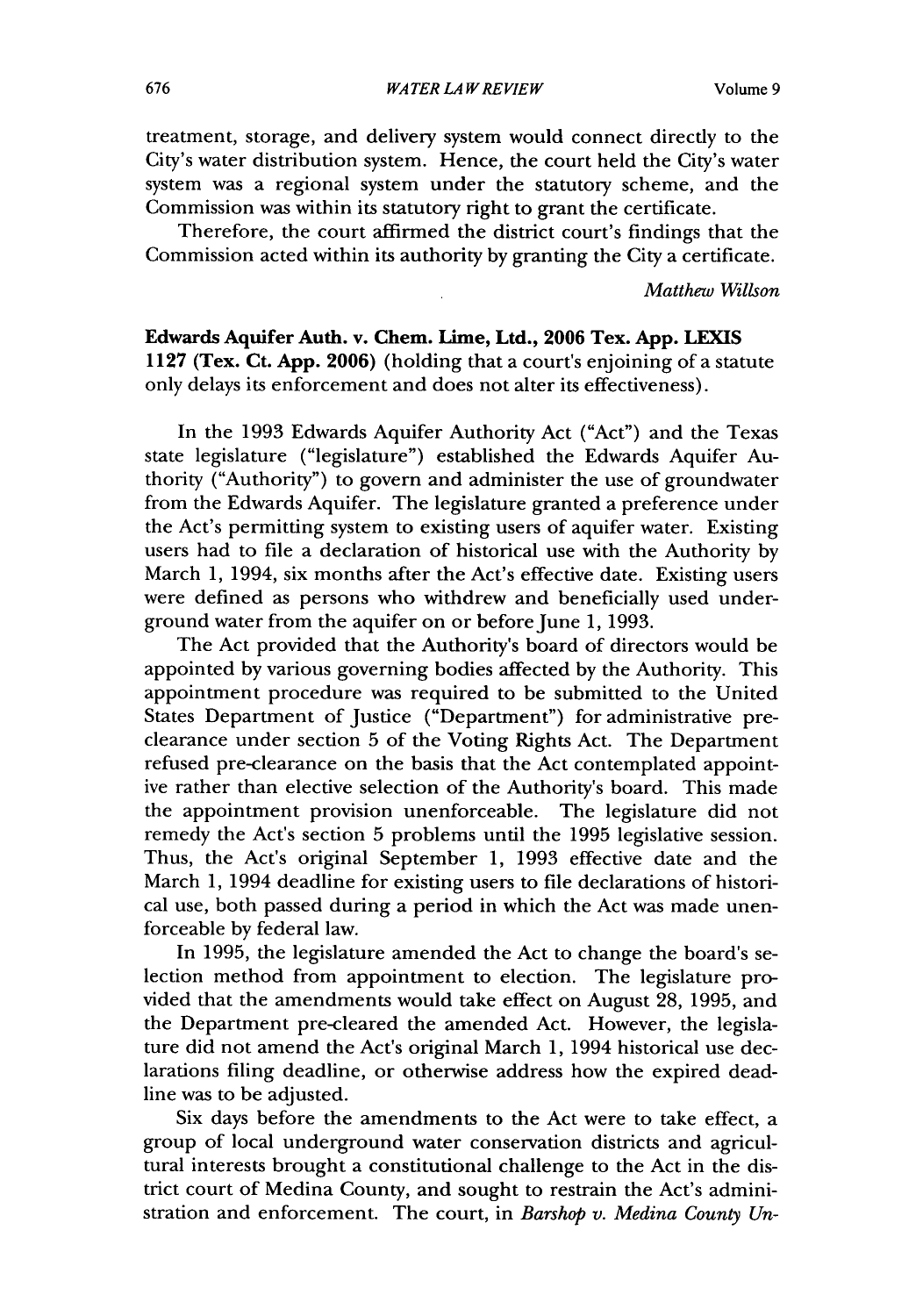#### *COURT REPORTS*

*derground Water District ("Barshop"),* held the Act unconstitutional, and enjoined Texas from enforcing the Act. On direct appeal, the Texas Supreme Court, in an opinion issued on June 28, 1996, found the Act constitutional, and dissolved the district court's injunction.

The Texas Supreme Court in *Barshop* rejected the argument that the Act affected an unconstitutional taking of existing users' property rights by imposing a March 1, 1994 deadline to file the historical use declaration. The court construed the deadline as merely "directory" rather than "mandatory." The statutory deadline, in other words, merely manifested the broader legislative intent that declarations of historical use were to be filed six months after the Authority became effective. The court explained that the legislature "obviously intended that existing users would have preference over future users," and thus, "provided existing users the opportunity to file their declarations with the Authority after the effective date of the Act but before allocation of water to other potential users." Having construed the statutory deadline to provide existing users an opportunity to file historical use declarations, the Texas Supreme Court held that the Act did not affect a taking. The Texas Supreme Court denied rehearing of its judgment on August 16, 1996.

After *Barshop,* the Authority promulgated rules setting forth the procedures governing the filing of declarations of historical use. The proposed rule set a deadline of December 28, 1996, a Saturday, for existing users to file their declarations of historical use. The Authority understood the Texas Supreme Court to hold that the deadline for existing users to file declarations of historical use would be six months after the date the Act had become effective. The Authority concluded that the Act became effective on June 28, 1996, the same date the Texas Supreme Court issued the *Barshop* opinion. The Authority reasoned that the implementation of the amended Act had been suspended by the district court injunction, but that the injunction was dissolved by the Texas Supreme Court on June 28, 1996, and the Act thereby became effective on that date. The Authority moved the deadline to December 30, the first Monday following the 28th, to address concerns that its offices otherwise would have been closed on the Saturday deadline.

Chemical Lime produces lime, a product used in road construction, steel manufacture, water treatment, and the removal of sulfur compounds from emissions from coal-fired plants. In 1999, Chemical Lime bought APG Lime, including a lime-production plant in New Braunfels. The New Braunfels plant, in operation since 1907, used water for lime processing, dust suppression, the cooling of equipment, drinking water, and sanitation. The plant's sole water source was well water from the Edwards Aquifer. Chemical Lime filed their application with the Authority in January 1997, after attempting to locate 21 years of historical use data as required by the Authority.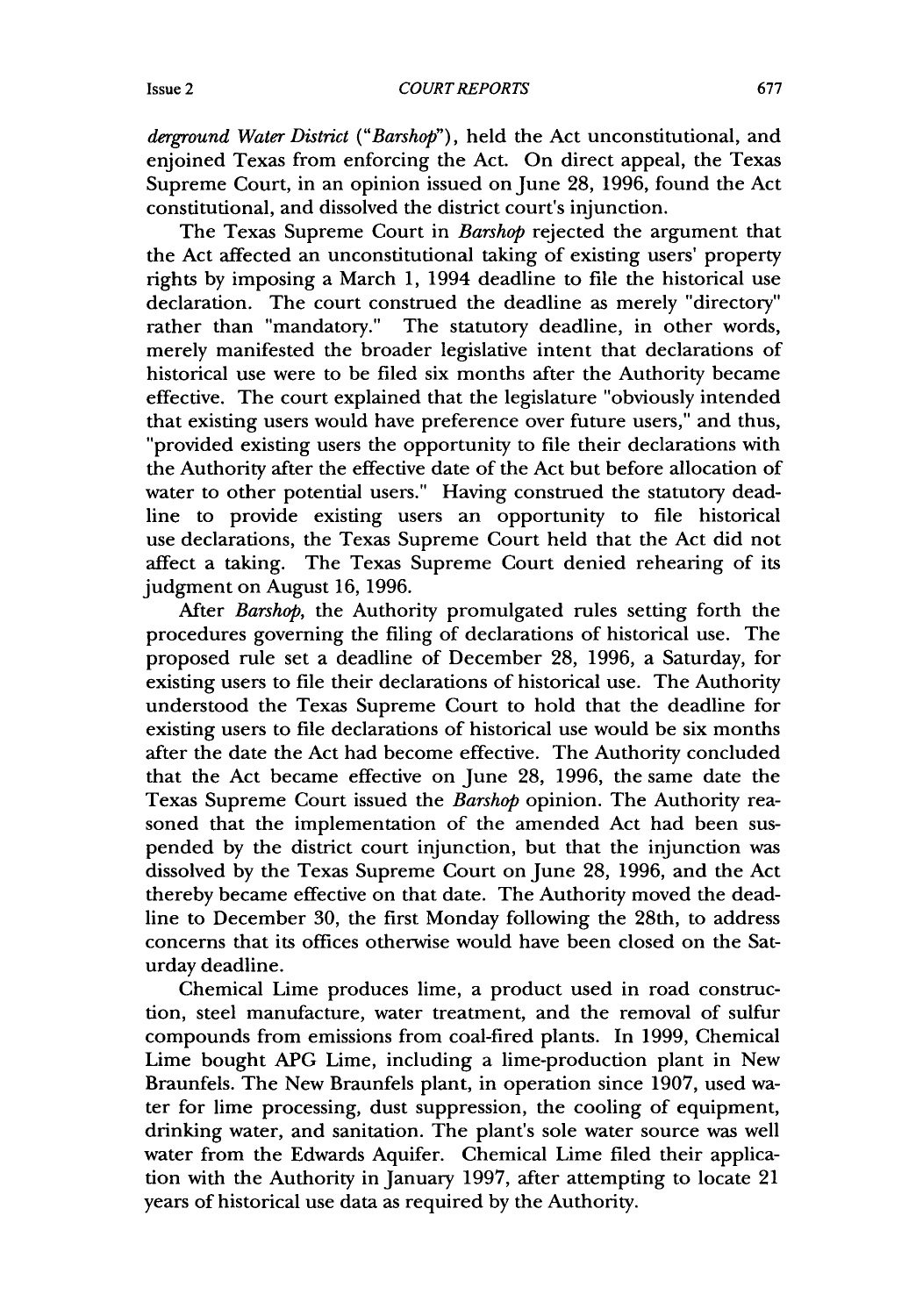In February 1997, the Authority sent Chemical Lime a letter acknowledging the receipt of Chemical Line's application for an initial regular permit. In December, the Authority advised Chemical Lime that the Authority preliminarily found Chemical Lime's application provided sufficient evidence to substantiate a declaration of historical use. In April 1998, the Authority notified Chemical Lime that the technical review of the application was completed on March 21, and, on April 24, the Authority issued Chemical Lime an initial regular permit to withdraw water from the Edwards Aquifer, subject to the Authority's board of director's final action.

In November 2000, the Authority rejected Chemical Lime's application, finding that Chemical Lime's declaration of historical use was not filed timely (before December 30, 1996), and that Chemical Lime's historical withdrawals were not placed to a beneficial use for irrigation, municipal, or industrial use. Chemical Lime filed a notice of protest in December 2000. The Authority attributed the reversal to the discovery, in 2000, of an error in the Authority's coding of Chemical Lime's application in its database. Because of the error, the application was not coded as having been filed after the December 30, 1996 deadline, and thus escaped the Authority's notice.

Chemical Lime filed suit in the 22nd Judicial District Court, Comal County seeking declarations that: (1) the Authority's rule that established a December 30, 1996 filing deadline was invalid and that Chemical Lime's initial regular permit application was filed timely on January 17, 1997; (2) the Act, which had made the Authority subject to the Administrative Procedure Act, violated constitutional protections of due course of law, separation of powers, open courts and jury trial because it afforded inadequate judicial review of the Authority's determinations; (3) the Authority's "unlawful actions" effected an unconstitutional taking; and (4) in the alternative, assuming that the Authority's December 30, 1996 filing deadline was valid, Chemical Lime had substantially complied with it.

The district court severed the takings claim. The deadline validity issue and remaining constitutional claims were tried in district court. The substantial-compliance issue was tried to a jury, which found in Chemical Lime's favor. The district court rendered judgment that the Authority's December 30, 1996 deadline was invalid and Chemical Lime's initial regular permit application was timely filed. It also held that Chemical Lime had substantially complied with the application requirements, and that "the Authority's denial of Chemical Lime's initial regular permit application on the grounds that it was not timely was invalid, improper, and illegal." Finally, the district court awarded Chemical Lime attorney's fees and costs, and later made findings of fact and conclusions of law regarding this portion of the judgment. The Authority appealed.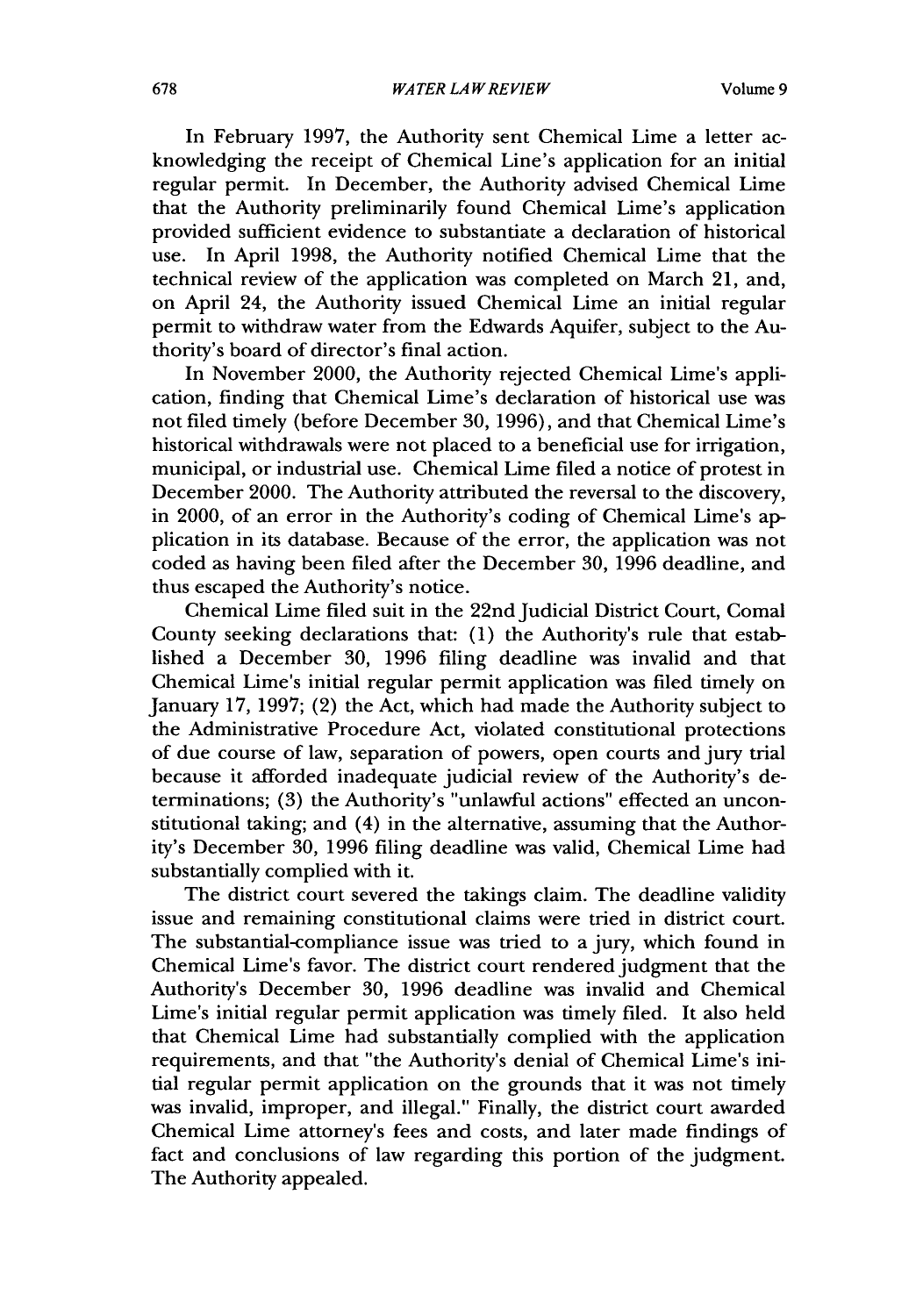The Authority presented three main issues on appeal. The Authority first contended that the district court erred in invalidating the Authority's rule setting the December **30,** 1996 deadline for filing declarations of historical use. The Authority urged that the effective date of the Act was June 28, 1996, the date *Barshop* was decided, and that *Barshop* and the legislative intent underlying the Act compelled the agency to set the deadline, December 30, the first business day following six months after the *Barshop* decision. The Authority next challenged the district court's holding that Chemical Lime substantially complied with the December 30 deadline. In its second issue, the Authority contended that, as a matter of law, a party could not be in "substantial compliance" with a filing deadline when there is no dispute that the party failed to file any portion of the filing until after that deadline. The Authority asserted in its third point that Chemical Lime did not substantially comply with the December **30,** 1996 deadline.

The Authority's argument was based upon two subsidiary propositions. First, the Authority interpreted *Barshop* to hold that the historical use declaration filing deadline was six months after the Act's effective date. Second, the Authority contended that the Act's effective date was June 28, 1996, at the moment when the Texas Supreme Court issued *its Barshop* opinion dissolving the injunction barring implementation of the Act. Therefore, the Authority concluded, the Authority's rule setting a filing deadline of December **30,** 1996 was within its statutory powers, and Chemical Lime's January 17, 1997 filing was untimely as a matter of law. Chemical Lime did not dispute the Authority's view that *Barshop* fixed the filing deadline at six months after the Act's effective date, but Chemical Lime disagreed as to the Act's effective date. Chemical Lime argued that the Act did not become effective until at least August 16, 1996, the date the Texas Supreme Court denied rehearing in *Barshop,* because the ruling dissolving the injunction was not final until that date. Chemical Lime also suggested that the date the Texas Supreme Court issued its mandate in *Barshop,* August **31,** 1996, might also control. Six months after these dates would have been February 16, 1997 or February 28, respectively. In either case, the Authority's rule setting an earlier deadline would have been invalid, and Chemical Lime's filing would have been timely.

The court agreed with the Authority that the Act became enforceable on June **28,** 1996, when the Texas Supreme Court issued its *Barshop* opinion dissolving the district court's injunction barring the Act's implementation and enforcement. Specifically, the court held a court's enjoining of a statute only delays its enforcement, and does not alter its effectiveness. Thus, the effect of the section **5** delays and the district court injunction could only bar implementation and enforcement of the Act once it took effect, not change the date the legislature specified for the Act to take effect. The court stated, "[o]nce the supreme court vacated the district court's injunction on June 28, 1996,